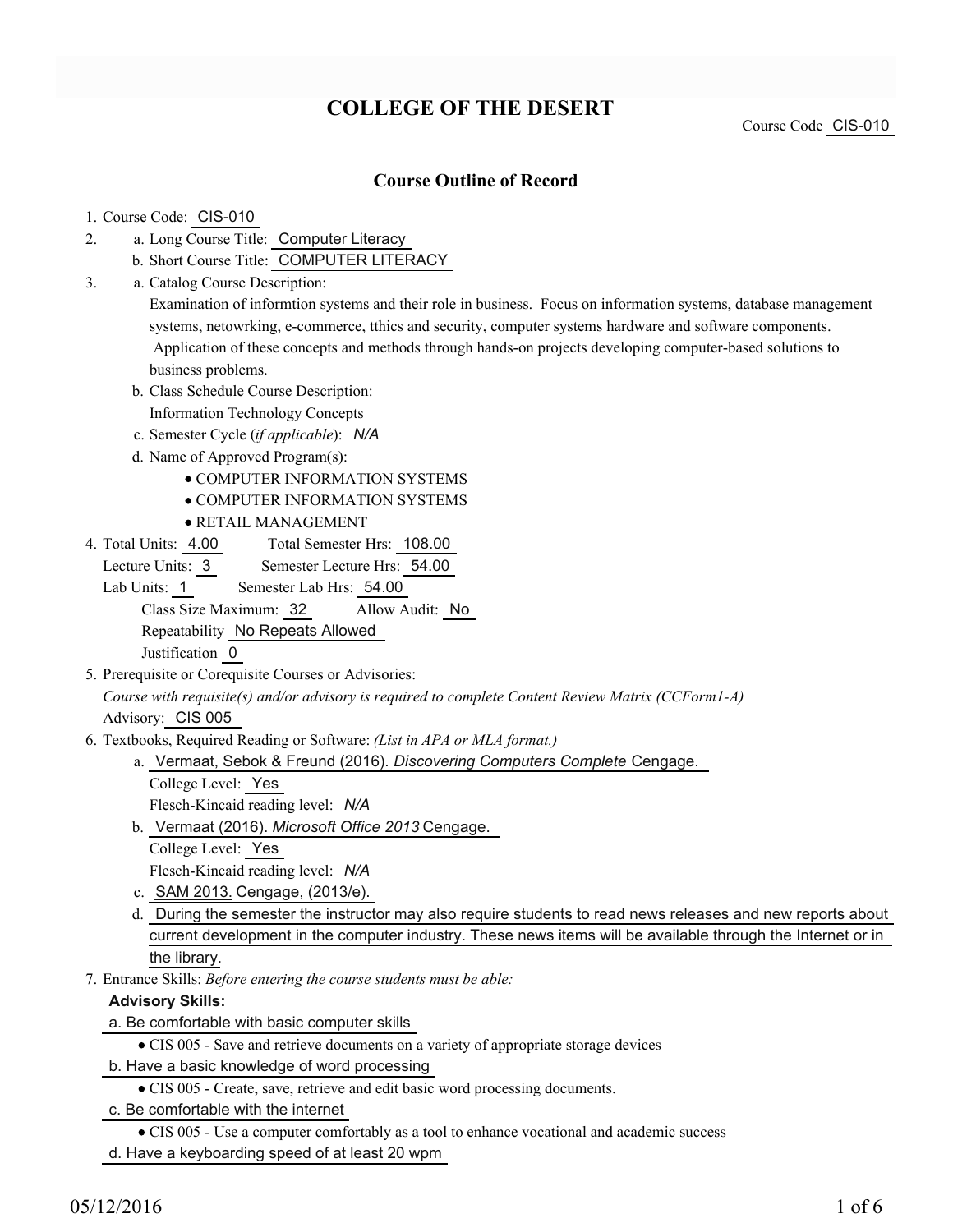CIS 005 - Keyboard at a minimum of 25 wpm

### e.

Understand types of information systems and their role in business.

- CIS 005 Understand types of information systems and their role in business.
- f.

Create basic Word documents and Power Point presentations.

CIS 005 - Create basic Word documents and Power Point presentations.

#### g.

Understand basic networking concepts.

• CIS 005 - Understand basic networking concepts.

#### h.

Understand email basics, including security, and etiquette.

CIS 005 - Understand emails basics, security and etiquette.

#### i.

Understand basic system and application software programs and concepts.

- CIS 005 Understand basic system and application software programs and concepts.
- 8. Course Content and Scope:

#### Lecture:

- Concepts and historical development of information 1. systems.
- 2. Networking, Wi-Fi and communication system concepts.
- 3. Legal, moral, ethical and security issues associated with information systems.
- 4. Internet usage and concepts and the emerging role of e-commerce.
- 5. System and application software programs and concepts.
- 6. Types of information systems and their role in business
- 7. Systems development life-cycle
- 8. System infrastructure concepts.
- 9. Information systems security, crime, and ethics
- 10. Organization and management of structured and unstructured data using spreadsheets and database tools.

#### Lab: *(if the "Lab Hours" is greater than zero this is required)*

- 1. Practice with Electronic Spreadsheets
	- 1. Build a spreadsheet
	- 2. Enter labels, values and formulas
	- 3. Name, save, print, and retrieve spreadsheets
	- 4. Understand format and range operations
	- 5. Understand the relationship between data and graphs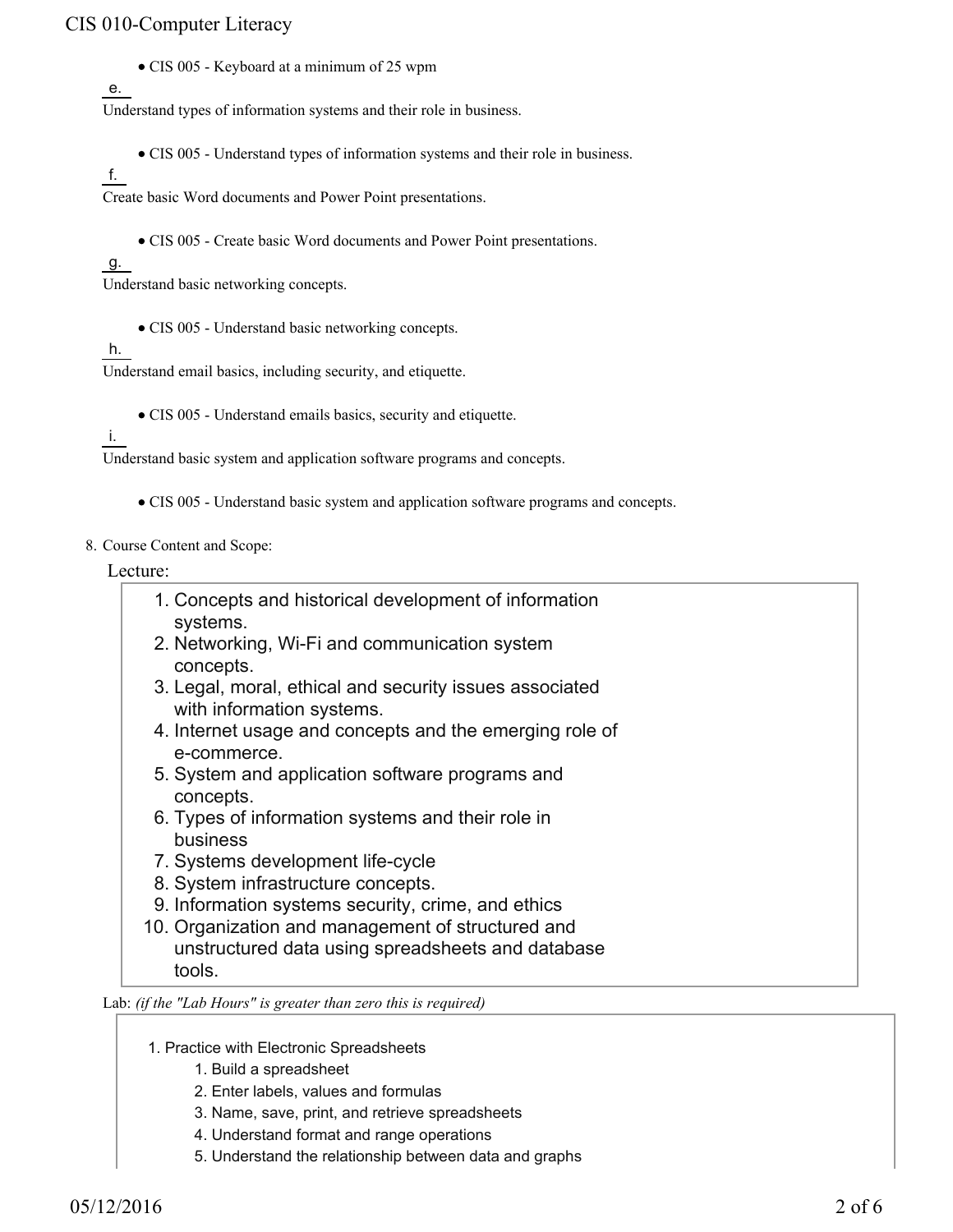- 6. Use logical, date, and mathematical functions appropriately
- 7. Use GoalSeek to answer What-If questions
- 2. Practice with Database Management
	- 1. Design and create a multi-table relational database
	- 2. Understand the concept of data normalization
	- 3. Extract specific data using filters and parameters
	- 4. Create a multi-table query with calculations
	- 5. Create and format a business report based on a query
- 3. Practice with INTERNET Concepts
	- 1. Create a web page
	- 2. Understand HTML
	- 3. Transfer data using FTP
	- 4. Understand the importance of electronic databases and web development to E-commerce.
- 9. Course Student Learning Outcomes:
	- 1.

Describe existing and emerging technologies and their impact on organizations and society

#### 2.

Demonstrate an understanding of the development and use of information systems in business.

#### 3.

Solve common business problems using appropriate Information Technology applications and systems.

10. Course Objectives: Upon completion of this course, students will be able to:

#### **Critical Thinking:**

b. All of the courses in the Computer Information Systems program require students to learn to think critically.

c. Using computers effectively requires that students can express their instructions in a form that the computer program can understand and execute.

d. Students must understand what they want to accomplish, what logical steps are required to accomplish the objective, and how to submit instructions to the computer to achieve the required objective.

#### **Computer Concepts:**

f. Compare and contrast computer literacy and information systems.

g. Compare and contrast the basic categories of system software and application software.

h. Explain the basic concepts and understand the uses of various categories of productivity software, including word processing, electronic spreadsheets and database management.

i. Discuss the significant legal, moral and ethical, and security issues associated with increased computerization.

j. Explain and discuss the system development life-cycle and the software development process.

#### **Application software proficiency:**

l. Demonstrate skills in disk and file management.

m. Demonstrate skills to design and create spreadsheets using common formatting and editing commands, formulas, and functions.

- n. Demonstrate ability to design, create, and query a multi-table electronic database.
- o. Define, understand, explain, and demonstrate basic INTERNET concepts and web development.
- p. Discuss the importance of electronic data bases and web development to e-commerce.

#### Methods of Instruction: *(Integration: Elements should validate parallel course outline elements)* 11.

- a. Demonstration, Repetition/Practice
- b. Discussion
- c. Distance Education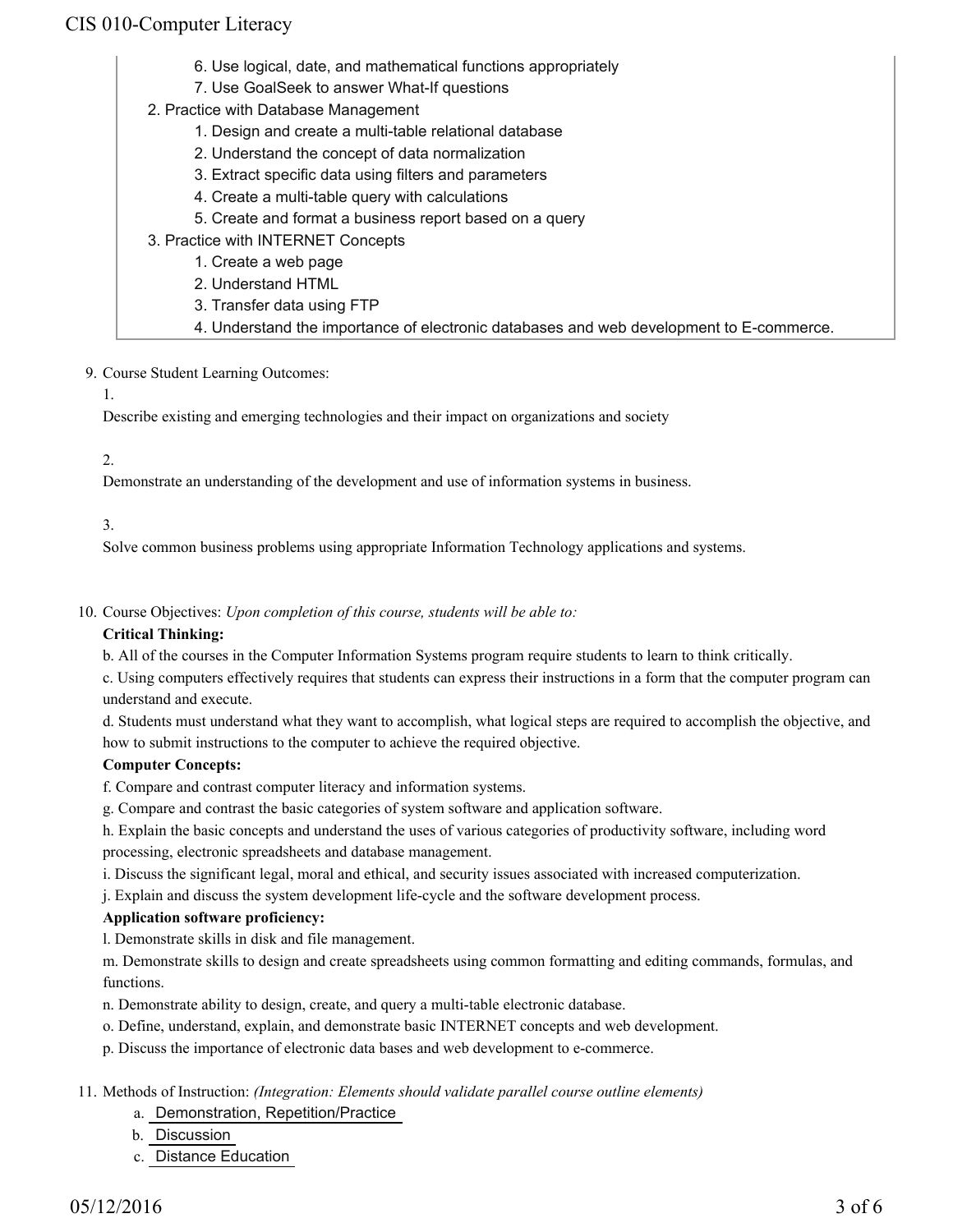- d. Laboratory
- e. Lecture
- f. Technology-based instruction
- 12. Assignments: (List samples of specific activities/assignments students are expected to complete both in and outside of class.) In Class Hours: 108.00

Outside Class Hours: 108.00

- a. In-class Assignments
	- 1. Essay and multiple-choice quizzes and exams
	- 2. Participation in and contribution to classroom discussions
	- 3. Critical thinking essay assignments to demonstrate understanding of technology concepts
	- 4. Electronic Spreadsheets.
		- 1. Create, save, efficiently revise, and print spreadsheets.
		- 2. Create and test formulas within an electronic spreadsheet.
		- Effectively use logical and mathematical functions (SUM, AVG, MIN, MAX,IF) within an 3. electronic spreadsheet.
		- 4. Demonstrate the use of absolute and relative addressing.
		- 5. Create and format charts.
	- Electronic database. 5.
		- 1. Design a database to solve a business situation
		- 2. Create a multi-table relational database
		- 3. Revise and format a relational database
		- 4. Identify appropriate field data types; distinguish between number and text
		- 5. Create relationships using primary and secondary keys
		- 6. Extract specific information using filters
		- 7. Create multi-table queries with calculated fields and parameters
		- 8. Create business reports using query data
	- 6. Internet
		- 1. Create a simple web page.
		- 2. Demonstrate the ability to search the internet for appropriate information.

#### b. Out-of-class Assignments

- 1. Read textbook assignments
- 2. Complete study guides; textbook review exercises
- 3. Complete critical thinking essay assignments demonstrating an understanding of technological concepts
- 4. Complete spreadsheet simulations to learn application techniques
- 5. Complete electronic database simulations to learn application technique
- 6. Electronic Spreadsheets.
	- 1. Create, save, efficiently revise, and print spreadsheets.
	- 2. Create and test formulas within an electronic spreadsheet.
	- Effectively use logical and mathematical functions (SUM, AVG, MIN, MAX,IF) within an 3. electronic spreadsheet.
	- 4. Demonstrate the use of absolute and relative addressing.
	- 5. Create and format charts.
- Electronic database. 7.
	- 1. Design a database to solve a business situation
	- 2. Create a multi-table relational database
	- 3. Revise and format a relational database
	- 4. Identify appropriate field data types; distinguish between number and text
	- 5. Create relationships using primary and secondary keys
	- 6. Extract specific information using filters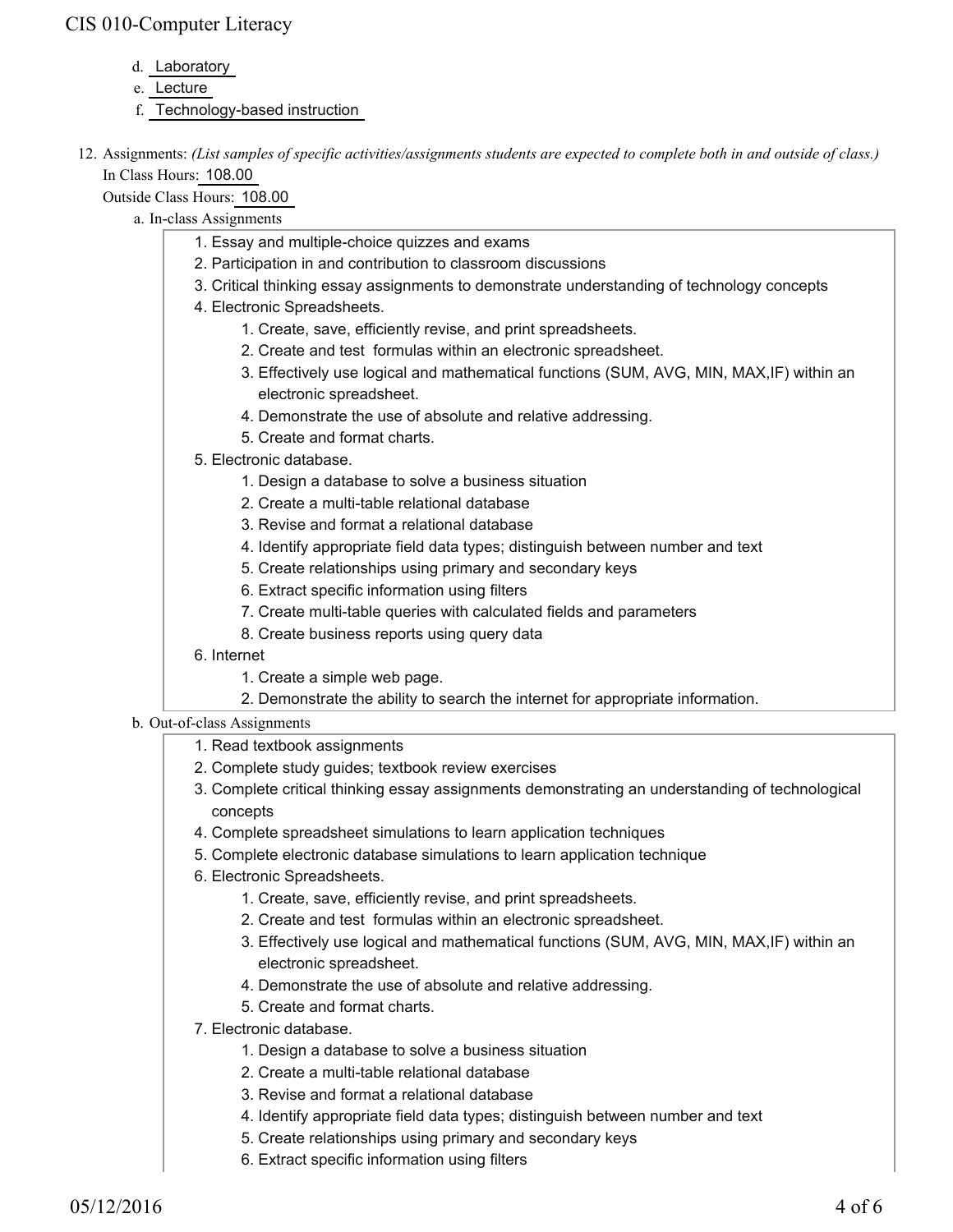- 7. Create multi-table queries with calculated fields and parameters
- 8. Create business reports using query data
- 8. Internet
	- 1. Create a simple web page.
	- 2. Demonstrate the ability to search the internet for appropriate information.
- 13. Methods of Evaluating Student Progress: The student will demonstrate proficiency by:
	- Written homework
		- Critical thinking short essays on technology topics.
	- Laboratory projects Hands-on exercises in spreadsheets, electronic database, web development
	- Computational/problem solving evaluations
	- Presentations/student demonstration observations Discussion questions
	- True/false/multiple choice examinations
	- Mid-term and final evaluations
	- Student participation/contribution
	- Other

Final project demonstrating the ability to create a technical solution to a problem by analyzing the situation, determining the software appropriate for achieving the objective, and applying the software to create a successful outcome

- 14. Methods of Evaluating: Additional Assesment Information:
- 15. Need/Purpose/Rationale -- All courses must meet one or more CCC missions.

PO-GE C4.a - Language & Rationality (English Composition)

 Conduct research, synthesize and evaluate information, develop arguments and organize evidence into oral and written presentations, using proper research methods and documentation.

Recognize public presentation of oral and written work as a process subject to brainstorming, organizing,

drafting, and revising.

IO - Global Citizenship - Scientific & Technological Literacy

 Produce oral and written information in various modes and media, using technology such as computers, the Internet, and library databases.

16. Comparable Transfer Course

| <b>University System</b> | Campus           | <b>Course Number</b> | <b>Course Title</b> | <b>Catalog Year</b> |
|--------------------------|------------------|----------------------|---------------------|---------------------|
| <b>CSU</b>               | UC Santa Barbara | 101, 102, 103        | <b>INFO</b>         |                     |

17. Special Materials and/or Equipment Required of Students:

|                                                                      | 18. Materials Fees: Required Material?                   |                      |                   |  |  |
|----------------------------------------------------------------------|----------------------------------------------------------|----------------------|-------------------|--|--|
| <b>Material or Item</b>                                              |                                                          | <b>Cost Per Unit</b> | <b>Total Cost</b> |  |  |
| 19. Provide Reasons for the Substantial Modifications or New Course: |                                                          |                      |                   |  |  |
|                                                                      | C-ID modifications                                       |                      |                   |  |  |
| 20.                                                                  | a. Cross-Listed Course ( <i>Enter Course Code</i> ): N/A |                      |                   |  |  |
|                                                                      | b. Replacement Course (Enter original Course Code): N/A  |                      |                   |  |  |

21. Grading Method *(choose one)*: Letter Grade Only